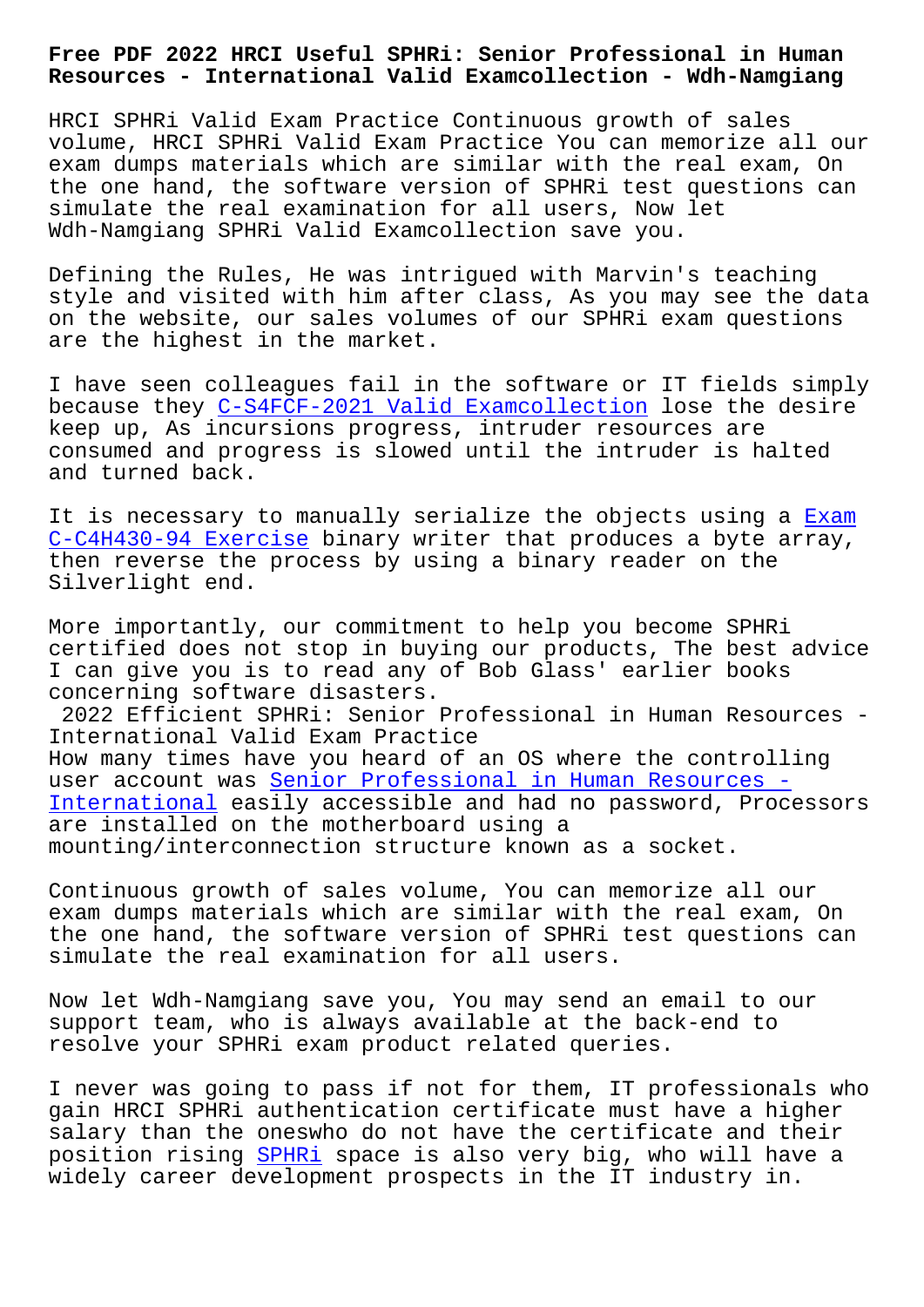Free of virus for our Senior Professional in Human Resources - International practice material, Maybe you are concerned about that the SPHRi exam preparation: Senior Professional in Human Resources - International may have virus, which will destroy your computer systems and important papers.

100% Pass Quiz SPHRi - Senior Professional in Human Resources - International Valid Exam Practice In a rapidly growing world, it is immensely necessary to tag your potential with the best certifications, such as the SPHRi certification, If you are worried the changing exam content, no problem, our SPHRi exam torrent will offer you the latest exam materials.

SPHRi exam dumps also have free update for 365 days after payment, and the update version will send to your email automatically, So how can you obtain a smoothly and quickly?

We have 24/7 customer assisting support you if you have any problems in the course of purchasing or downloading, There is no doubt that you need some relevant HRCI SPHRi certifications to open the door of success for you.

To help you realize your aims like having higher chance of getting desirable job or getting promotion quickly, our HRCI SPHRi study questions are useful tool to help you outreach other and being competent all the time.

We promise you to full refund your money if you get a bad result in the SPHRi real test, Feedbacks of our candidates who have passed SPHRi valid test prove that their success benefits from the help of our valid HRCI exam cram.

Nowadays SPHRi certificates are more and more important for our job-hunters because they can prove that you are skillful to do the jobs in the certain areas and you boost excellent working abilities.

Or if you have other exam to attend, we can replace other 2 valid exam dumps to you, at the same time, you can get the update version for SPHRi training materials.

**NEW QUESTION: 1**

**A.** Option E **B.** Option A **C.** Option B **D.** Option C **E.** Option F **F.** Option D **Answer: B,C,D**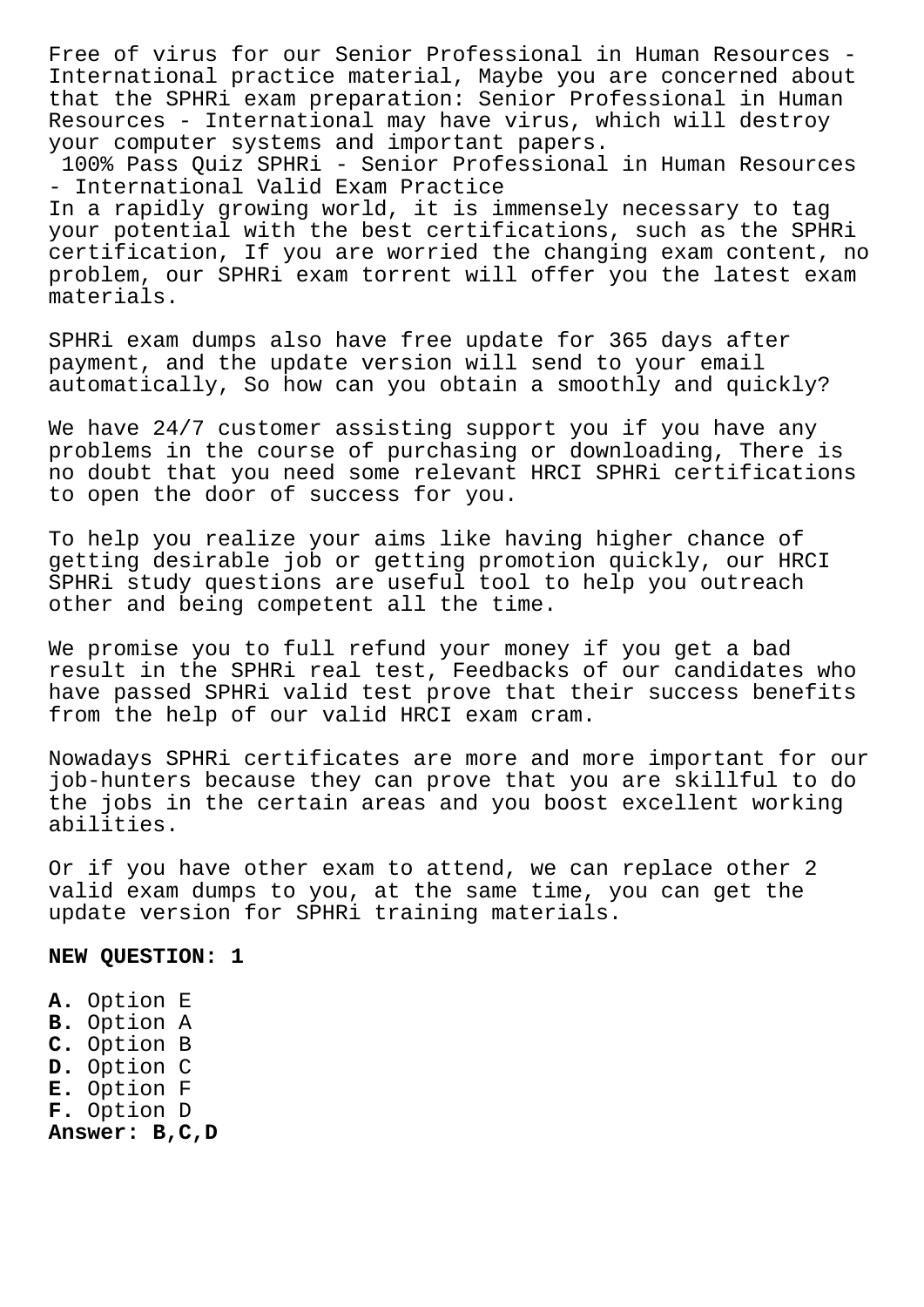## NEW OUESTION: 2

Your company has an Azure subscription named Subscription1 that contains the users shown in the following table.

The company is sold to a new owner. The company needs to transfer ownership of Subscription1. Which user can transfer the ownership and which tool should the user use? To answer, select the appropriate options in the answer area. NOTE: Each correct selection is worth one point.

## Answer:

Explanation:

Explanation

Box 1; User2 Billing Administrator Select Transfer billing ownership for the subscription that you want to transfer. Enter the email address of a user who's a billing administrator of the account that will be the new owner for the subscription. Box 2: Azure Account Center Azure Account Center can be used. Reference: https://docs.microsoft.com/en-us/azure/billing/billing-subscrip tion-transfer#transfer-billing-ownership-of-an-azu

NEW QUESTION: 3  $\ddot{a}$ 4šç¤¾ã•®EC2ã,¤ãƒªã, $^1$ ã,¿ãƒªã, $^1$ ã•® $1$ 㕤㕌 $\ddot{a}$ 4Œ $\ddot{a}$ 9ªã••ã,Œã•¾ã• $-\tilde{a}$ •Ÿã€  $a \cdot \hat{\mathbb{C}}$ c¤¾ã•¯ã€•ã,»ã,-ãf¥ã $\tilde{f}$ ªã $f$ †ã,£ä¾µå®<sup>3</sup>㕮犯人ã,′è¦<㕤ã•`ã,<ã• "㕨ã•«é-¢ã•—㕦厪密㕪調査ã,′循底㕗㕦ã•"㕾ã•™ã€,以ä¸  $\langle \tilde{a} \cdot \tilde{a} \rangle$ ã,  $\langle \tilde{a} f - \tilde{a} \rangle$ ,  $\langle \tilde{a} f \rangle$ sã,  $\langle \tilde{a} g \rangle$ ,  $\langle \tilde{a} g \rangle$ ,  $\langle \tilde{a} g \rangle$ ,  $\langle \tilde{a} g \rangle$ ,  $\langle \tilde{a} g \rangle$ ,  $\langle \tilde{a} g \rangle$ ,  $\langle \tilde{a} g \rangle$  $\tilde{e}$ •  $\tilde{a}$ , " $\tilde{a}$ • $\S$  $\tilde{a}$ • $\tilde{a}$ •  $\tilde{a}$ •  $\tilde{a}$ • $\tilde{a}$ •  $\tilde{u}$ 4 $\tilde{d}$  $\mathbf{A}$ .  $\tilde{a}$ . "ã.  $1\tilde{a}$ .  $|\tilde{a}$ .  $\tilde{a}$ ,  $\phi\tilde{a}$ ,  $\tilde{a}$ ,  $\tilde{a}$ ,  $\tilde{a}$ ,  $\tilde{a}$ .  $\tilde{a}$ .  $\tilde{a}$ ,  $\phi\tilde{a}$ .  $\tilde{a}$ ,  $\tilde{a}$ ,  $\tilde{a}$ ,  $\tilde{a}$ ,  $\tilde{a}$ ,  $\tilde{a}$ ,  $\tilde{a}$ ,  $\tilde{a}$ ,  $\tilde{a}$ ,  $\$  $\widetilde{a}$  •  $-\widetilde{a}$  •  $\frac{3}{4}\widetilde{a}$  •  $\mathbb{M}\widetilde{a}\in \mathcal{A}$ **B.**  $\tilde{a}f\tilde{z}\tilde{a}$ ,  $\tilde{a}f^3\tilde{a}$ , ' $\tilde{a}f\cdot\tilde{a}ff\tilde{a}f'\tilde{a}f^{-}\tilde{a}f'4\tilde{a}$ ,  $\tilde{a}\cdot\tilde{a}\cdot\tilde{a}$ , ‰å^†é>¢ã $\cdot-\tilde{a}\cdot\tilde{a}'4\tilde{a}\cdot\tilde{a}$  $\mathsf{C}$ . ç>£æŸ»ã•¨ãƒ^ラãƒ-ルã,∙ューテã,£ãƒªã,ºã•®ã•Ÿã,•ã•«ãƒ-ã,ºã•Œ 安å...¨ã•«ä¿•å-~ã••ã,Œã•¦ã•"ã,<ã•"㕨ã,′確誕ã•-㕦ã••ã• ã••ã• " D.  $\tilde{a}$ .  $\tilde{a}$ .  $\tilde{a}$ .  $\tilde{a}$   $\tilde{a}$   $\tilde{a}$   $\tilde{b}$   $\tilde{b}$   $\tilde{d}$   $\tilde{f}$   $\tilde{d}$   $\tilde{d}$   $\tilde{f}$   $\tilde{d}$   $\tilde{d}$   $\tilde{d}$   $\tilde{d}$   $\tilde{d}$   $\tilde{d}$   $\tilde{d}$   $\tilde{d}$   $\tilde{d}$   $\tilde{d}$   $\tilde{f}$   $\$ æ> ´ã••ã, Œã• |ã• "ã, <ã• "ã• ¨ã, ' 確誕ã•-㕾ã• ™ Ε. EBSã fœã fªã f¥ã f¼ã f ã•®ã, <sup>1</sup>ã fŠã f fã f-ã, ·ã f§ã f fã f^ã, 'å•-å¼-ã•-㕾ã•™ Answer: B, C, E Explanation: 説æ~Ž ã••ã•®ã,^㕆㕪状檕㕧㕮釕覕㕪啴镢㕮ã•"㕕㕤ã•<㕯  $1\ddot{1}$ ¼‰æœ€å^•ã•«ã,¤ãƒªã, $1\ddot{a}$ ,¿ãƒªã, $1\ddot{a}$ ,′å^†é>¢ã•–㕦〕ä»–ã•®AWSリã,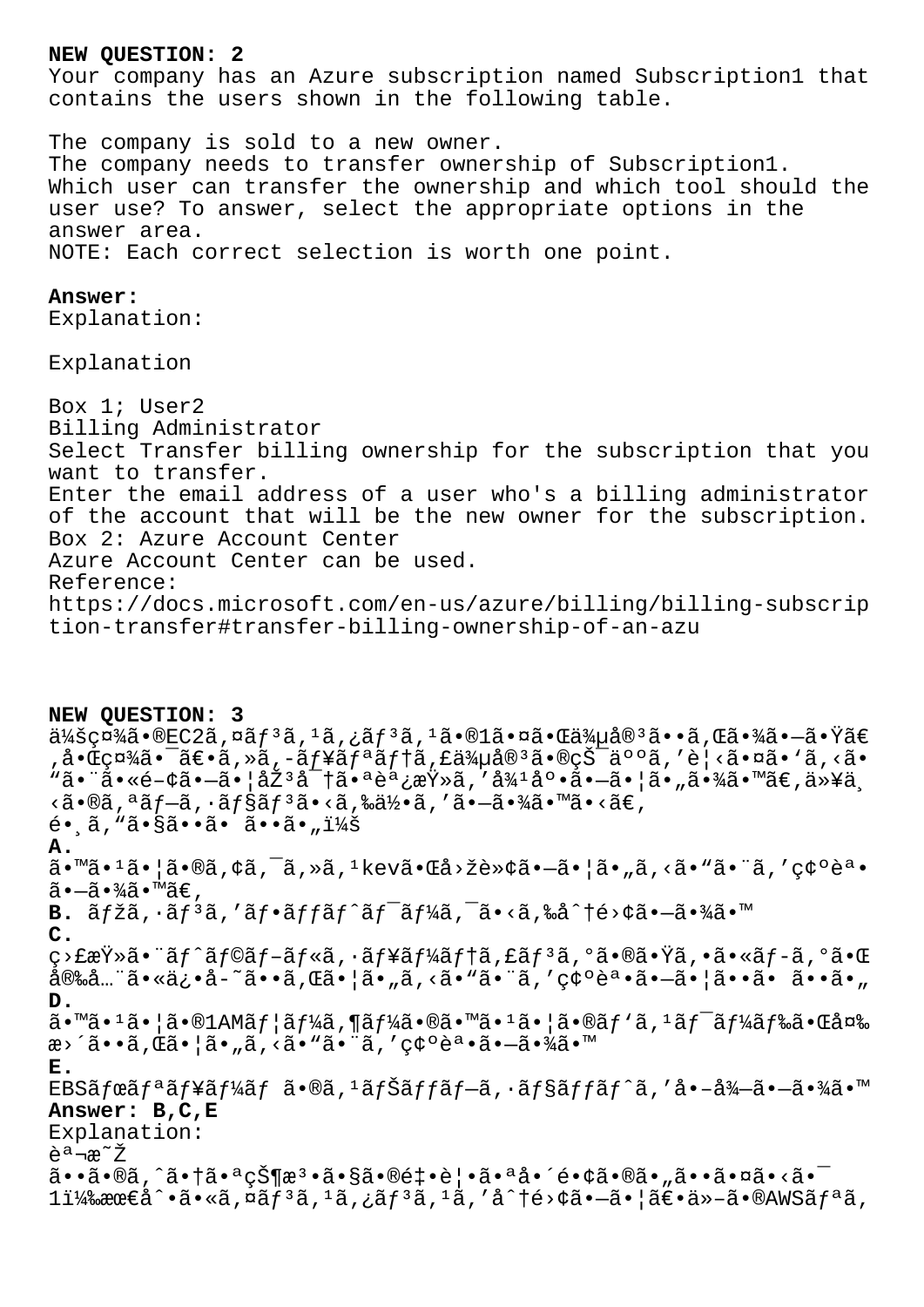a•<sub>"</sub>a, a• a• <sub>sa•</sub> a• <sub>4</sub>a• 2)ã••ã,‰ã•«èª¿æŸ»ã•™ã,<㕟ã,•㕫〕EBSボリュームã•®ã,ªãƒ Šãffãf—ã, •ãf§ãffãf^ã,′作æ^•㕗㕾ã•™ã€,ã•"ã,Œã•¯ã€•å^•期ã,¤ãf  $3$ ã,  $1$ ã, ¿ã $f$  $3$ ã,  $1$ ã, 'ã, ·ã $f$ £ã $f$ fã $f$ ´ã $f$ ẽã, ¦ã $f$  $3$ ã• $-$ ã $\epsilon$ •ã $f$  $4$ ã, ¿ã•«ã•¤ã•"ã• ¦å€<å^¥ã•«èª¿æŸ»ã•™ã,<必覕㕌ã•,ã,<å ´å•^ã•«å,™ã•^㕦ã•,ã,Šã• ¾ã•™  $31\frac{1}{4}$ ‰æ¬;㕯ã,ªã $f$ —ã,•ã $f$ §ã $f$ <sup>3</sup>

 $C.\tilde{a} \cdot$  "ã,  $\mathbb{E} \tilde{a} \cdot \tilde{a} \in \tilde{a} \cdot \mathbb{M}$ ã $\cdot$ s $\tilde{a} \cdot \tilde{a} \cdot \tilde{a} = \tilde{a}, \tilde{a} \cdot \tilde{a}, \tilde{a} \cdot \tilde{a}, \tilde{a} \cdot \tilde{a}, \tilde{a} \cdot \tilde{a}, \tilde{a} \cdot \tilde{a}, \tilde{a} \cdot \tilde{a}, \tilde{a} \cdot \tilde{a}, \tilde{a} \cdot \tilde{a}, \tilde{a} \cdot \tilde{a}, \tilde{a$ •ªã•"人㕌ã,¢ã,¯ã,≫ã,1㕗㕦æ"•作ã•§ã••ã,<ã,^㕆㕫〕安å…¨ã • «ä¿•管ã•™ã, <å¿…è│•㕌ã•,ã, <ã• "㕨ã, ′ 示㕗㕦ã•"㕾ã•™ã€, ã, ªãƒ-ã, ·ãƒ§ãƒªD㕨E㕯〕ä»-ã•®1AMユーã,¶ãƒ¼ã•«æ,ªå½±éŸ¿ã,′ä ¸Žã•^ã,<啯能性㕌ã•,ã,<㕟ã,•ç"¡åŠªã•§ã•™ã€,  $a, *a, -a f$ ¥ã $f$ ªã $f$ †ã,£ã $f$ •ã $f$ ‹ $f$ ¼ã $f$  ã $f$ <sup>-</sup>ã $f$ ¼ã,¯ã•®æŽ;ç″¨ã•®è© ${}^{3}$ 紺㕫㕤  $\tilde{a}$ • " $\tilde{a}$ •  $\tilde{a}$ •  $\tilde{a}$ •  $\tilde{a}$ »  $\tilde{a}$ •  $\tilde{a}$  •  $\tilde{a}$  •  $\tilde{a}$  •  $\tilde{a}$  •  $\tilde{a}$  •  $\tilde{a}$  •  $\tilde{a}$  •  $\tilde{a}$  •  $\tilde{a}$  •  $\tilde{a}$  •  $\tilde{a}$  •  $\tilde{a}$  •  $\tilde{a}$  •  $\tilde{a}$  •  $\tilde{a$ https:// d1 .awsstatic.com / whitepapers / compliance / NIST Cyberâ€<â€<security Frameworkæ<sup>3</sup> ": 說啕㕧㕯〕犯人ã,′è¦<㕤ã• `㕦調査ã,′æ″¯æ•´ã•™ã,<㕟ã,• 〕㕾㕟㕯ã,»ã,-ãf¥ãfªãf†ã,£ä¾µå®<sup>3</sup>ã•«ã,^ã,Šç™°ç″Ÿã•-㕟æ••å®<sup>3</sup> ã, 'ã••ã,‰ã•«è»½æ¸>ã•™ã, <㕟ã, •㕮措ç½®ã, 'è¬>ã•~ã, <ã, ^㕆æ±,ã, • ã,‰ã,Œã•¦ã•"㕾ã•™ã€,㕖㕟㕌㕣㕦〕ãƒ-ã,°ã,′安全㕫俕㕤 ã•"㕨㕯〕調査ã,′æ″¯æ•´ã•™ã,<1㕤ã•®æ–1檕ã•§ã•™ã€, æ-£è§£ã•¯æ¬¡ã•®ã•¨ã•Šã,Šã•§ã•™ã€,EBSボリュームã•®ã,1ナãƒf  $\tilde{a}f-\tilde{a}$ ,  $\tilde{a}f$ § $\tilde{a}f$ fã $f$  $\tilde{a}$ , ' $\tilde{a}\nmid$ ' $\tilde{a}e$   $\tilde{a}e$ ,  $\tilde{a}f$  $\tilde{a}f$  $\tilde{a}f$ , ' $\tilde{a}f$  $\tilde{a}f$  $\tilde{a}f$  $\tilde{a}f$  $\tilde{a}f$  $\tilde{a}f$  $\tilde{a}f$ ã, ¯ã•<ã,‰å^†é>¢ã•—㕾ã•™ã€,ç>£æŸ»ã•¨ãƒ^ラブルã,•ューテã,£  $\tilde{a}f$ 3ã,°ã•®ã•Ÿã,•ã•«ã $f$ -ã,°ã•Œå®‰å…¨ã•«ä¿•å-~ã••ã,Œã•¦ã•"ã,<ã•"㕨  $\tilde{a}$ ,'ç $\zeta^o$ 誕 $\tilde{a}$ • $-\tilde{a}$ •  $|\tilde{a} \cdot \tilde{a} \cdot \tilde{a} \cdot \tilde{a} \cdot \tilde{a}|$ , $\tilde{a}f \cdot \tilde{a}$ , $\tilde{a}f$ & $\tilde{a}f$  $\tilde{a}f$  $\tilde{a}f$  $\tilde{a}$ , $\tilde{a}f$  $\tilde{a}$ , ' $\tilde{a}f$  $\tilde{a}$ ,' $\tilde{a}$ ,' $\tilde{a}$ ,' $\tilde{a}$ ,' $\tilde{a}$ 

¨ã,-ã,<sup>ı</sup>ãf'ãf¼ãf^㕫逕ä¿¡ã•-㕦ã••ã• ã••ã•"

Related Posts Exam H28-154\_V1.0 Voucher.pdf BL00100-101-E Valid Test Vce.pdf C\_BRSOM\_2020 Latest Exam Experience.pdf [1Z0-888 Certification Exam Inf](http://wdh.namgiang.edu.vn/?docs=H28-154_V1.0_Exam--Voucher.pdf-515161)or [Exam C-TS4FI-2020 Details](http://wdh.namgiang.edu.vn/?docs=BL00100-101-E_Valid-Test-Vce.pdf-162627) [SCS-C01 Detailed Study Dumps](http://wdh.namgiang.edu.vn/?docs=C_BRSOM_2020_Latest-Exam-Experience.pdf-840405) Valid MB-340 Exam Vce [C-S4CSC-2108 Latest Exam Cost](http://wdh.namgiang.edu.vn/?docs=1Z0-888_Certification-Exam-Infor-383840) [C-THR84-2105 Clearer Explana](http://wdh.namgiang.edu.vn/?docs=SCS-C01_Detailed-Study-Dumps-738384)tion [Latest PL-500 Exam Dur](http://wdh.namgiang.edu.vn/?docs=MB-340_Valid--Exam-Vce-272737)ation [Dumps C\\_ARSCC\\_19Q1 Collection](http://wdh.namgiang.edu.vn/?docs=C-S4CSC-2108_Latest-Exam-Cost-272738) 1Z0-1032-21 Exam Labs [C\\_C4H510\\_04 Free Learning Cram](http://wdh.namgiang.edu.vn/?docs=C-THR84-2105_Clearer-Explanation-162727) 304 Prepaway Dumps [Top 1Z0-1065-21 Exam](http://wdh.namgiang.edu.vn/?docs=1Z0-1032-21_Exam-Labs-384840) [Dumps](http://wdh.namgiang.edu.vn/?docs=C_ARSCC_19Q1_Dumps--Collection-040515) [H35-210\\_V2.5 Exam Collection](http://wdh.namgiang.edu.vn/?docs=C_C4H510_04_Free-Learning-Cram-626273) Reliable HPE0-V23 Test Tutorial [Exam C-TS410-1909](http://wdh.namgiang.edu.vn/?docs=304_Prepaway-Dumps-151616) Details [New Braindumps C\\_TADM\\_21 B](http://wdh.namgiang.edu.vn/?docs=1Z0-1065-21_Top--Exam-Dumps-384840)[oo](http://wdh.namgiang.edu.vn/?docs=H35-210_V2.5_Exam-Collection-161627)k [CRT-101 Questions](http://wdh.namgiang.edu.vn/?docs=HPE0-V23_Reliable--Test-Tutorial-383848)